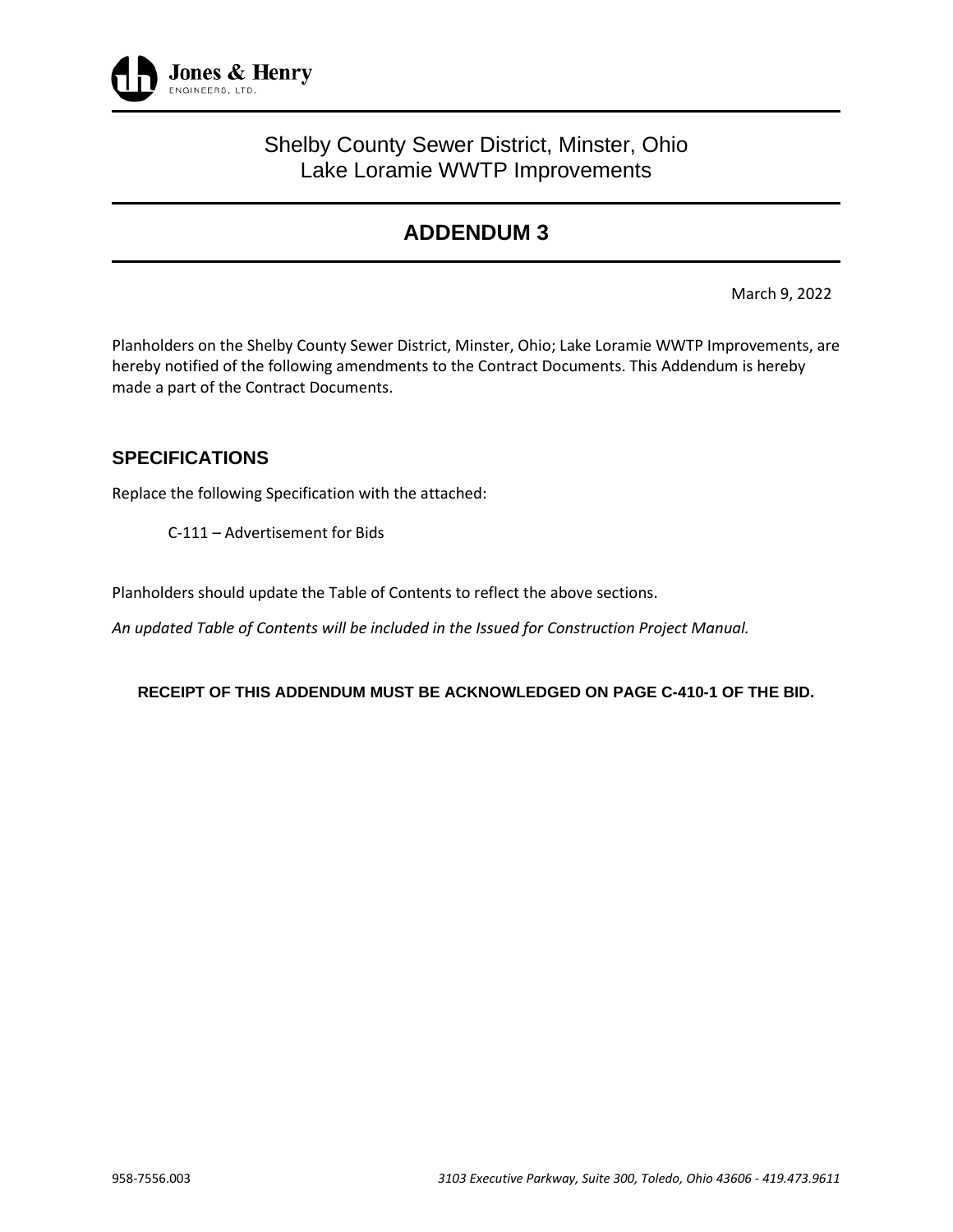#### **SHELBY COUNTY SEWER DISTRICT MINSTER, OHIO LAKE LORAMIE WWTP IMPROVEMENTS**

### **ADVERTISEMENT FOR BIDS**

Sealed Bids for Lake Loramie WWTP Improvements will be received by the Board of County Commissioners, Shelby County Ohio, at the Commissioners' Office, Shelby County Annex, 129 East Court Street, Sidney, Ohio 45365 until **11:00 A.M.** , local time, on **March 10, 2022 March 17, 2022 (Addendum 3, Issued March 9, 2022)** , at which time they will be publicly opened and read.

In general, the work consists of abandonment of inlet structure including grinder, septic tank, septage handling station, and meter recorder shed, one of two Biolac cells, sludge holding pond, and associated pipework. Construction of headworks building and removal and installation of screen, new two ring oxidation ditch system, final clarifiers and splitter box, RAS pumps and scum pump structure, UV disinfection system including Parshall flume, outfall pipe with headwall modifications, chemical system for phosphorus removal, conversion of second Biolac cell to an aerobic digester to include addition of digested sludge pumps and supernatant decant system, repurposing of existing Lift Station, addition of sludge drying bed structure, construction of new maintenance building, sitewide electrical and controls upgrades, site water, paving and lighting. The project also includes a nominal 8-inch water line along Canal Road from State Route 66 to the WWTP.

The issuing office is Jones & Henry Engineers, Ltd., 3103 Executive Parkway, Suite 300; Toledo, Ohio 43606; 419-473-9611. Copies of the Bidding Documents may be examined at the Owner's office listed above or the issuing office, without charge.

Technical questions regarding the project should be e-mailed to the Project Manager, Peter A. Latta, at Jones & Henry Engineers, Ltd, no later than March 4, 2022 (Addendum 1, Issued 3/2/22) March 9, 2022 at 1 pm. **(Addendum 3, Issued 3/9/22)**.

Copies of Bidding Documents and Contract Documents may be obtained electronically from www.jhplanroom.com. There is no charge to download from the digital print-room; however, registration is required. If hard copies of the bidding documents are needed, they can be ordered from the print-room for a fee. If you have any problems using the digital print-room, you are encouraged to contact either the Engineer's Project Manager, or Eastern Engineering at 419-661-9841.

Neither Owner nor Engineer has any responsibility for the accuracy, completeness or sufficiency of any bid documents obtained from any source other than the source indicated in these documents. Obtaining these documents from any other source(s) may result in obtaining incomplete and inaccurate information. Obtaining these documents from any source other than directly from the source listed herein may also result in failure to receive any addenda, corrections, or other revisions to these documents that may be issued.

Bids must be submitted on the forms bound herein, must contain the names of every person or company interested therein, and shall be accompanied by either a Bid Guaranty and Contract Bond in the amount of 100% of the amount bid with satisfactory corporate surety, or by a certified check on a